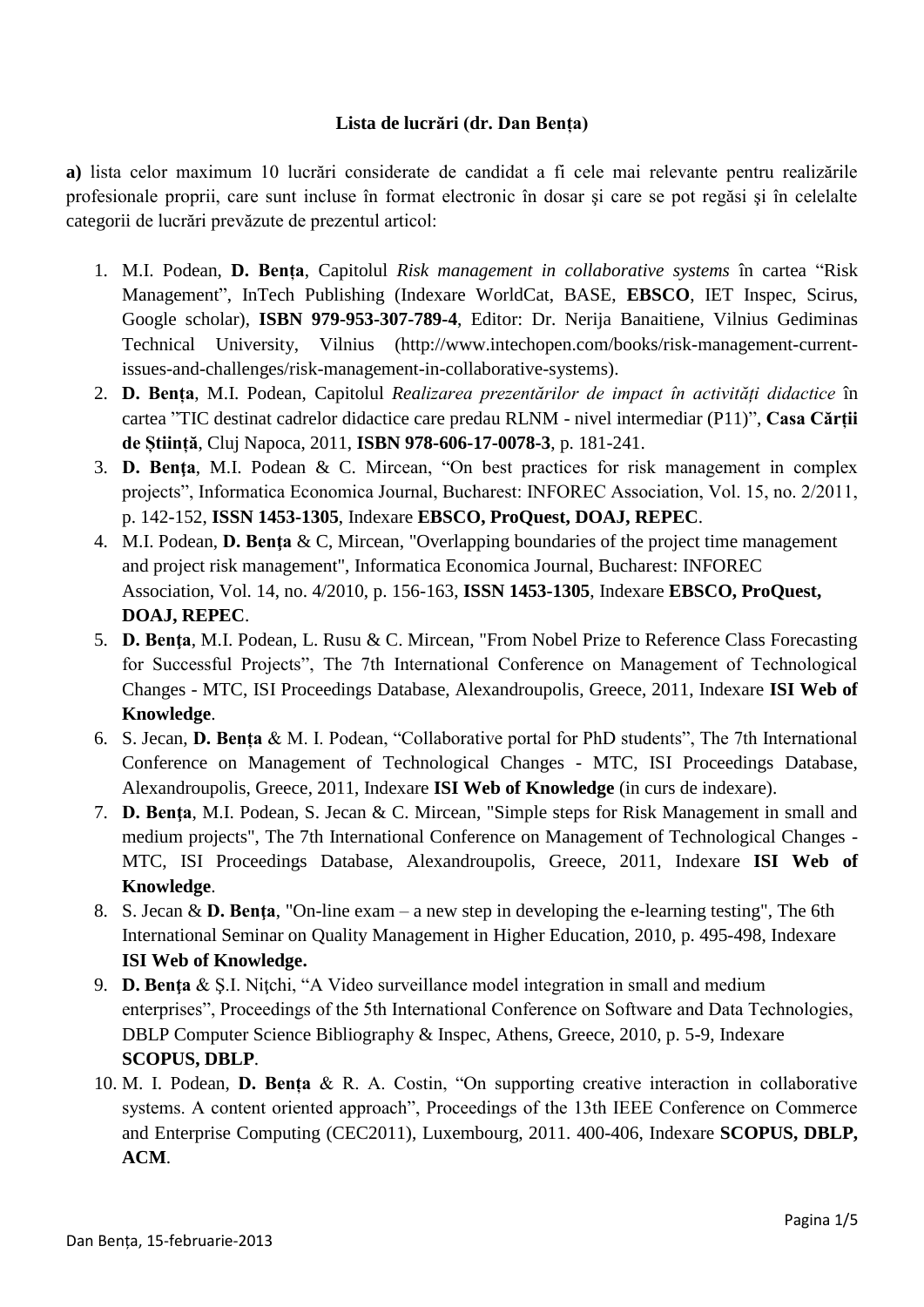**b)** teza sau tezele de doctorat:

1. **D. Bența**, *Software development and risk management in complex projects*, Universitatea Babeș-Bolyai Cluj-Napoca, 2011 (lb. engleză, coordonare Prof.dr. Ștefan Ioan Nițchi).

**c)** brevete de invenţie şi alte titluri de proprietate industrială:

**d)** cărţi şi capitole în cărţi;

-

- 1. **D. Bența**, *Agile Software Development for Risk Management,* ISBN 978-973-53-0973-2, Editura Risoprint, Cluj-Napoca, 2013.
- 2. **D. Bența**, *Reference Class Forecasting Development in Complex Projects,* ISBN 978-973-53- 0974-9, Editura Risoprint, Cluj-Napoca, 2013.
- 3. M.I. Podean, **D. Bența**, Capitolul *Risk management in collaborative systems* în cartea "Risk Management", InTech Publishing (Indexare WorldCat, BASE, **EBSCO**, IET Inspec, Scirus, Google scholar), **ISBN 979-953-307-789-4**, Editor: Dr. Nerija Banaitiene, Vilnius Gediminas Technical University, Vilnius (http://www.intechopen.com/books/risk-management-currentissues-and-challenges/risk-management-in-collaborative-systems).
- 4. **D. Bența**, M.I. Podean, Capitolul *Realizarea prezentărilor de impact în activități didactice* în cartea "TIC destinat cadrelor didactice care predau RLNM - nivel intermediar (P11)", **Casa Cărții de Știință**, Cluj Napoca, 2011, **ISBN 978-606-17-0078-3**, p. 181-241.
- 5. **D. Bența**, R.A. Buchmann, A. Cobârzan, S. Jecan, M.I. Podean, Capitolul *Instrumente de creare a testelor on-line și de gestiune colaborativă a documentelor* în cartea "TIC destinat cadrelor didactice care predau RLNM - nivel intermediar (P11)", **Casa Cărții de Știință**, Cluj Napoca, 2011, **ISBN 978-606-17-0078-3**, p. 243-370.
- 6. **D. Bența**, Capitolul 7.5. *Managementul riscurilor în organizația inteligentă*, p. 464-482, în cartea *Sisteme inteligente de asistare a deciziilor*, Colectia **Oeconomica**, Risoprint, Cluj-Napoca, 2010, **ISBN 978-973-53-0501-7,** toți autorii: Ș.I. Nițchi, D. Airinei, R. Arba Raluca, **D. Benţa**, C. Brandas, R.A. Buchmann, E.L. Crisan, D. Homocianu, S. Jecan, S. Kleinhempel, A.A. Mihăilă, M. Muntean, M. Nagy, R. Petrușel, M.I. Podean, M.L. Rusu, D.A. Sitar-Taut.
- 7. R. Arba, **D. Benţa**, V.P. Breşfelean, R. Buchmann, I.R. Coroș, A.M. Ghiran, L. Hancu, S. Jecan, D. Mican, A. Mihăilă, I. Mureșan, I. Petri, M. Podean, C. Poenaru, S.C. Popa, L.M. Stanca, M. Vlad, *Informatică economică: culegere de probleme*, **Risoprint**: Cluj-Napoca, 2009, **ISBN 978- 973-53-0006-1**, p. 213.
- 8. **Editor***: Alternative de predare-invatare-evaluare utilizabile in invatamantul liceal* Colectia Oeconomica, **Risoprint**, Cluj-Napoca, 2011, **ISBN 978-973-53-0578-9**, p. 396.

**e)** articole/studii in extenso, publicate în reviste din fluxul ştiinţific internaţional principal:

1. L. Rusu, **D. Benţa**, M. Podean, R. Arba, "WebBased pavement maintenance and monitoring system", Proceedings of the 2nd World Conference on Innovation and Computer Sciences, INSODE 2012 (in curs de indexare).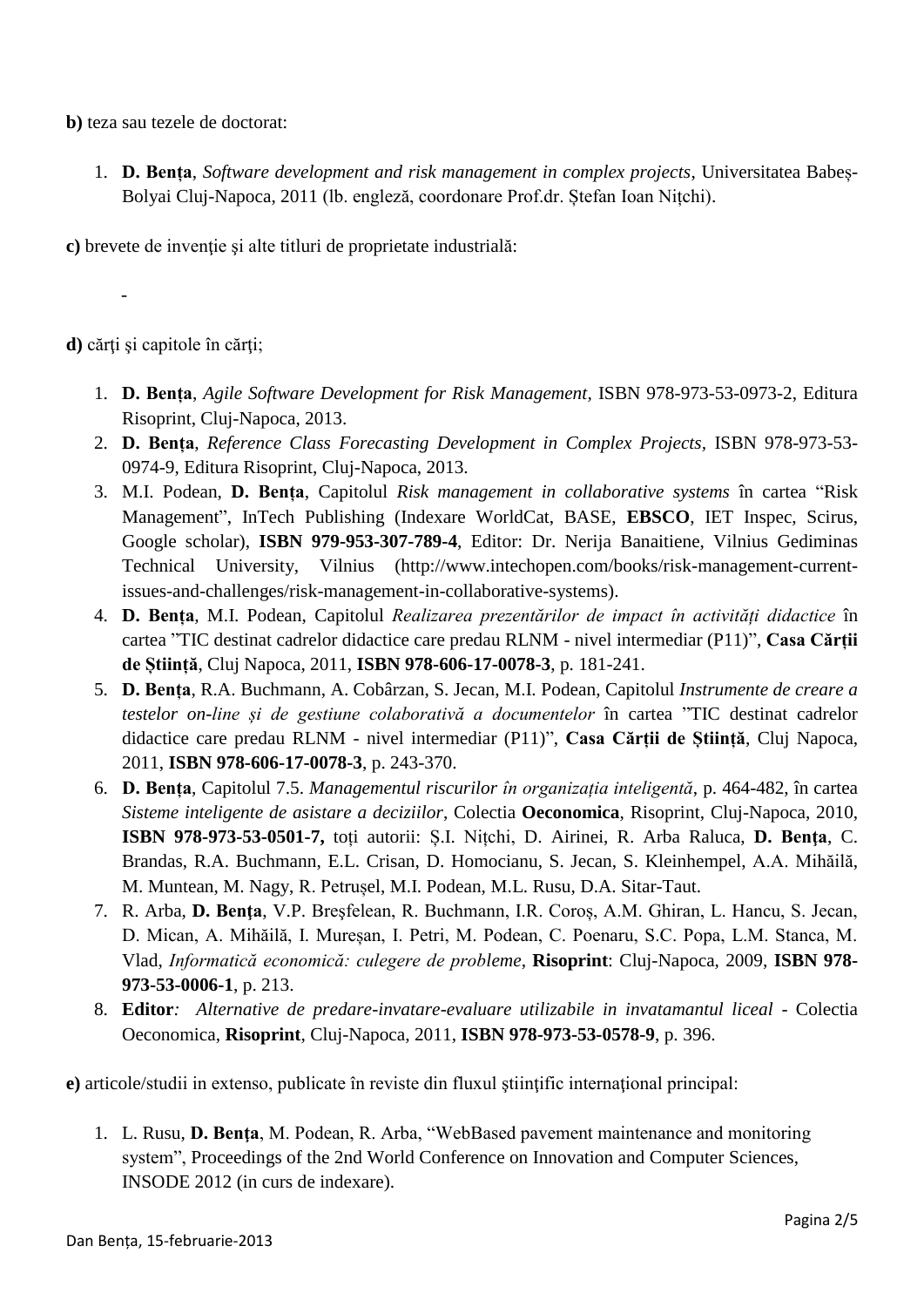- 2. S. Jecan, L. Rusu, **D. Benţa**, M. Podean, "An intelligent and collaborative portal for virtual entities", Proceedings of the 2nd World Conference on Innovation and Computer Sciences, INSODE 2012, INSODE 2012 (in curs de indexare).
- 3. M. I. Podean, S. I. Nitchi & **D. Bența**, "Content Management in the Context of Collaboration", Proceedings of the 3rd International Conference on Creative Content Technologies (CONTENT 2011), September 25-30, Rome, Italy, 2011, Indexare **ISI** Thompson Conference Proceedings Citation Index (CPCI), Elsevier's EI Compendex Database, IET INSPEC (in curs de indexare).
- 4. M. I. Podean, **D. Bența** & R. A. Costin, "On supporting creative interaction in collaborative systems. A content oriented approach", Proceedings of the 13th IEEE Conference on Commerce and Enterprise Computing (CEC2011), Luxembourg, 2011. 400-406, Indexare **SCOPUS, DBLP, ACM**.
- 5. **D. Benţa**, C. Mircean & L. Rusu, "Reference Class Forecasting integration to avoid delays in complex projects", Proceedings of the 4th International Conferences on Internet Technologies and Applications (ITA 11), Wrexham, U.K., 2011, p. 213-220, Indexare **SCOPUS**.
- 6. **D. Benţa**, M.I. Podean, L. Rusu & C. Mircean, "From Nobel Prize to Reference Class Forecasting for Successful Projects", The 7th International Conference on Management of Technological Changes - MTC, ISI Proceedings Database, Alexandroupolis, Greece, 2011, Indexare **ISI Web of Knowledge**.
- 7. S. Jecan, **D. Bența** & M. I. Podean, "Collaborative portal for PhD students", The 7th International Conference on Management of Technological Changes - MTC, ISI Proceedings Database, Alexandroupolis, Greece, 2011, Indexare **ISI Web of Knowledge** (in curs de indexare).
- 8. **D. Benţa**, L. Rusu & M.I. Podean, "Successful Implemented theories for Reference Class Forecasting in industrial field", ICE-B 2011 – Proceedings of the International Conference on e-Business, Seville, Spain, 2011, p. 43-46, Indexare **SCOPUS, DBLP**.
- 9. M.I. Podean, **D. Benţa** & L. Rusu, "About creativity in collaborative systems, Why it matters and how it can be supported", ICE-B 2011 – Proceedings of the International Conference on e-Business, Seville, Spain, 2011, p. 151-154, Indexare **SCOPUS, DBLP**.
- 10. **D. Benţa**, M.I. Podean & C. Mircean, "On best practices for risk management in complex projects", Informatica Economica Journal, Bucharest: INFOREC Association, Vol. 15, no. 2/2011, p. 142-152, **ISSN 1453-1305**, Indexare **EBSCO, ProQuest, DOAJ, REPEC**.
- 11. **D. Benţa**, M.I. Podean, S. Jecan & C. Mircean, "Simple steps for Risk Management in small and medium projects", The 7th International Conference on Management of Technological Changes - MTC, ISI Proceedings Database, Alexandroupolis, Greece, 2011, Indexare **ISI Web of Knowledge**.
- 12. **D. Benţa**, Ş. I. Niţchi, D. Șuta, R. F. Pop, "Efficient Team Building for On-Time Projects", Journal of Information Systems & Operations Management, The Proceedings of Journal ISOM Vol. 5 No. 1 / May 2011, **ISSN: 1843-4711**, p. 31-43, **CNCSIS B+**, Indexare **Index Copiernicus**.
- 13. **D. Benţa** & Ş.I. Niţchi, "Succeeding in software development projects", Journal of Information Systems & Operations Management, Vol. 4 No. 2/December 2010, **ISSN: 1843-4711**, 2010, p. 9- 19, **CNCSIS B+**, Indexare **Index Copiernicus**.
- 14. M.I. Podean, **D. Benţa** & C, Mircean, "Overlapping boundaries of the project time management and project risk management", Informatica Economica Journal, Bucharest: INFOREC Association, Vol. 14, no. 4/2010, p. 156-163, **ISSN 1453-1305**, Indexare **EBSCO, ProQuest, DOAJ, REPEC**.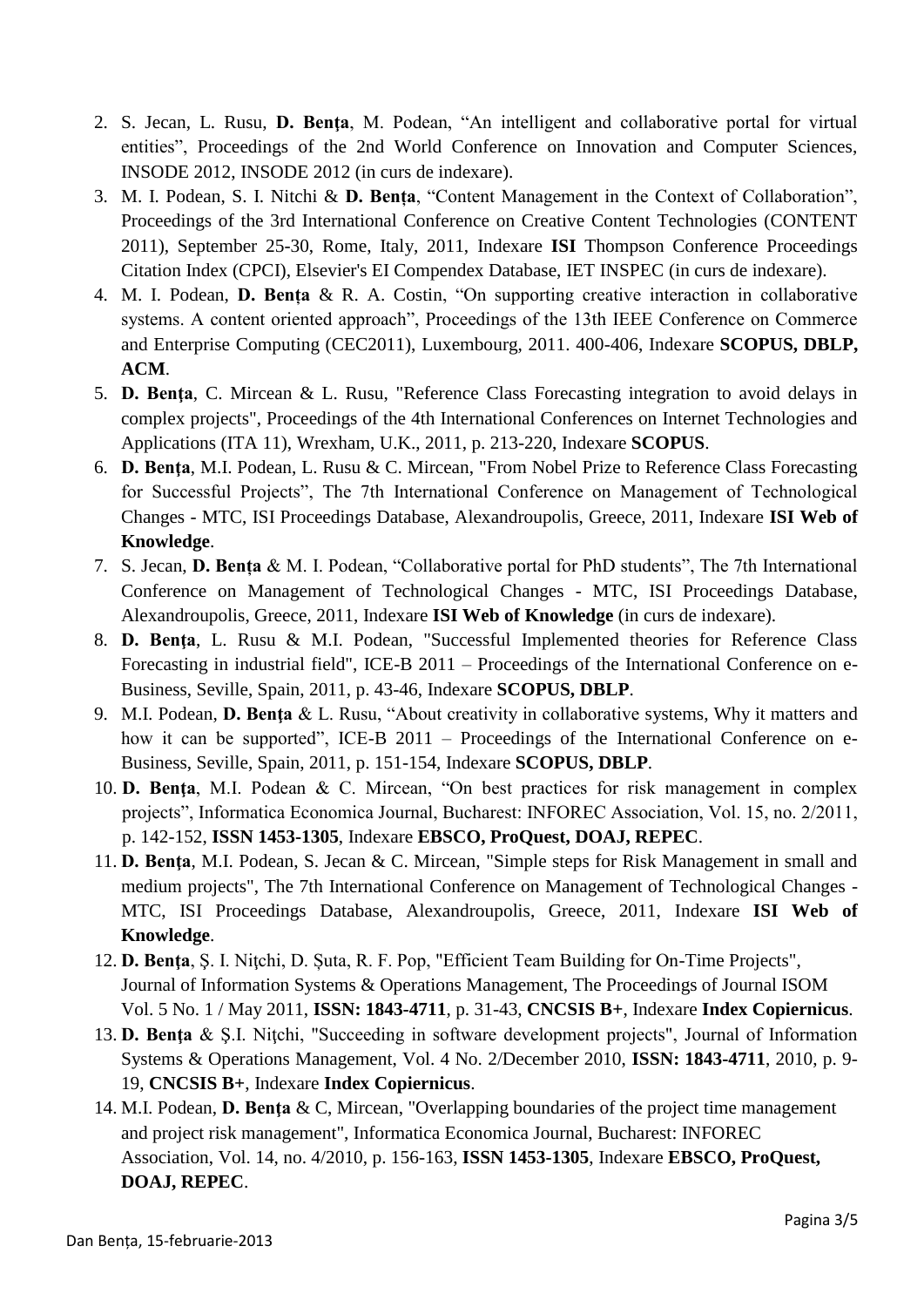- 15. **D. Benţa** & Ş.I. Niţchi, "A Video surveillance model integration in small and medium enterprises", Proceedings of the 5th International Conference on Software and Data Technologies, DBLP Computer Science Bibliography & Inspec, Athens, Greece, 2010, p. 5-9, Indexare **SCOPUS, DBLP**.
- 16. S. Jecan & **D. Benţa**, "On-line exam a new step in developing the e-learning testing", The 6th International Seminar on Quality Management in Higher Education, 2010, p. 495-498, Indexare **ISI Web of Knowledge.**
- 17. M.L. Rusu, S. Kleinhempel & **D. Benţa**, "Individual versus collaborative decision for analyzing companies performance", 6th International Seminar on the Quality Management in Higher Education, 2010, p. 683-686, Indexare **ISI Web of Knowledge**.
- 18. **D. Benţa**, "A Web Service Framework for Economic Applications", Journal of Applied Computer Science & Mathematics 7, Special Issue: Proceedings of the 1st International Workshop "The Economy and New Information Technologies", **ISSN: 2066-4273**, 2010, p. 14-19, **CNCSIS B+**, Indexare **DOAJ**.
- 19. **D. Benţa**, "Managed Video as a Service for a Video Surveillance Model", Journal of Applied Computer Science and Mathematics Issue 5, 2009, p. 9-14, **CNCSIS B+**, **ISSN: 2066-4273**, Indexare **DOAJ**.
- 20. M.L. Rusu, R. Arba & **D. Benţa**, "Dynamic e-collaboration management model", Proceedings of the 3rd International Conference on Internet Technologies and Applications (ITA09), Glyndwr University, British Computer Society (BCS), Wrexham, U.K., 2009, p. 584-593, Indexare **SCOPUS**.

f) publicații in extenso, apărute în lucrări ale principalelor conferințe internaționale de specialitate:

- 1. **D. Benţa** & M.I. Podean, "Risk Management approaches for successful projects", The Proceedings of 2nd Symposium on Business Informatics in central and Eastern Europe, 2011, **ISBN 978-3-85403-280-9**, p. 39-49, **Oesterreichische Computer Gesellschaft** (Austrian Computer Society).
- 2. **D. Benţa**, "WiFi technologies for video surveillance", Proceedings of the International Conference on Knowledge Engineering, Principles and Techniques, Volume III, Studia Universitatis Babeş-Bolyai, Cluj-Napoca: Cluj University Press, 2009, **CNCSIS B+.**
- 3. **D. Benţa**, "VoIP Technology. Monitoring & Video Surveillance via IP", Annals of the Tiberiu Popoviciu seminar of Functional Equations, Approximation and Convexity, **CNCSIS B+, ISSN 1584-4536,** Supplement: Romanian Workshop on Mobile Business, 2008, p. 145 – 156.
- 4. **D. Benţa**, "Web Services in Business Applications", Annals of the Tiberiu Popoviciu seminar of Functional Equations, Approximation and Convexity, **CNCSIS B+**, **ISSN 1584-4536,** Supplement: International Workshop in Collaborative Systems and Information Society, 2008, p.  $57 - 65.$
- 5. S. Jecan, **D. Benţa** & L. Muresan, "Clustering companies profile and preferences", The Proceedings of the Ninth International Conference on Informatics in Economy, Bucharest: ASE Publishing House, **ISBN 978-606-505-178-2**, 2009.
- 6. **D. Benţa**, "E-payment Solutions for e-shops", Intelligent System for Business Decisions Support, Student Contest and Conference, Cluj-Napoca: Risoprint, **ISBN 978-973-751-791-3,** 2008, p. 17- 24.